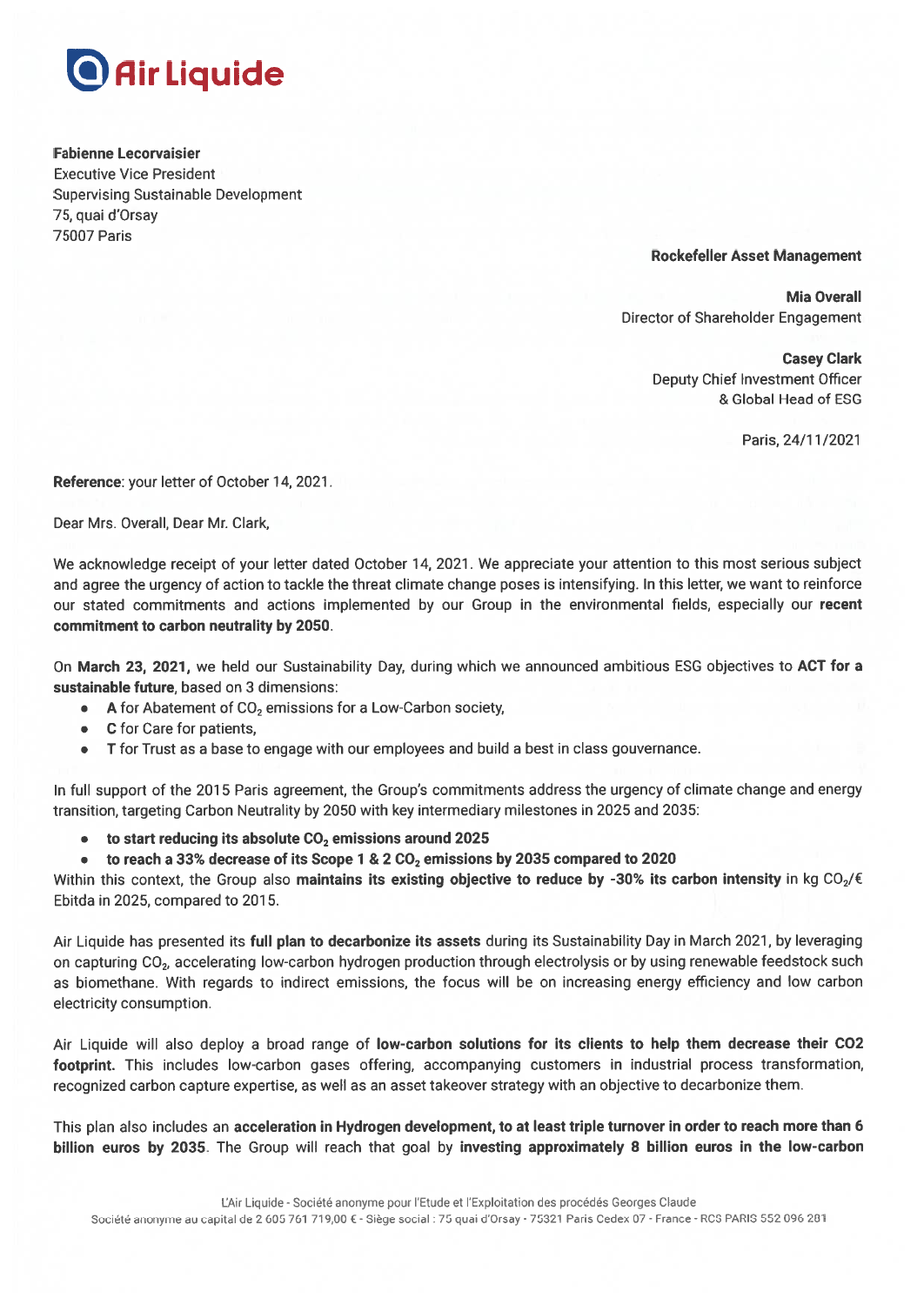## **O** Air Liquide

hydrogen supply chain and by contributing to the development of a low-carbon hydrogen ecosystem for the industry and clean mobility. By 2030, Air Liquide aims at bringing its total electrolysis capacity to 3 GW.

Air Liquide's advocacy regarding Hydrogen energy is not recent: together with Toyota it co founded the Hydrogen Council in Davos beginning of 2017 to bring together all key players in the Energy Transition and to coordinate efforts in energy, mobility and chemistry. Since then, the Hydrogen council has grown to now include more than 120 leading energy, transport and industry companies and has issued two major reports: Hydrogen, Scaling up, in September 2017 and Path to hydrogen competitiveness in January 2020.

At Air Liquide, our Climate strategy is fully embedded in our decision processes, notably with a systematic assessment of projects' sustainability in addition to financial review. The management of Carbon impact is also cascaded down in local operations in addition to financial targets, to ensure the full involvement of employees to reach our Carbon neutrality objective by 2050.

We acknowledge our responsibilities and have been working for many years on combining growth and respect for the environment thanks to our innovative technologies. More than a third of our innovation expenses is allocated to it. Our development in biomethane and hydrogen reflects this conviction.

Moreover, Air Liquide is committed to full transparency on extra-financial information, using international frameworks. Indeed, Air Liquide is an active member of the Task force for Climate-related Financial Disclosures (TCFD) and declared its support to the TCFD in 2020. Air Liquide already applies the European Directive in extra-financial information, which includes all TCFD recommendations, except the financial projection of climate-related measures. Matching tables are available in Air Liquide 2020 Universal Registration Document for both TCFD and SASB standards.

In July 2019, Air Liquide joined the Science Based Targets initiative (SBTi) and has been working with them in order to get Air Liquide trajectory validated.

At Air Liquide, climate objectives are cascaded down in the operations and their fulfillment is part of managers compensation. Regarding the Chairman & CEO remuneration, 10% of annual variable is linked to ESG objectives and 10% of the performance shares granted for the LTI is aligned with the carbon intensity target.

Economic performance and sustainable development are therefore at the heart of Air Liquide's growth strategy. If you wish additional information, the replay and the presentation of our Sustainability Day are both available on our website, and the Investor Relations team remains at your disposal.

Yours faithfully

**Fabienne Lecorvaisier Executive Vice President Supervising Sustainable Development**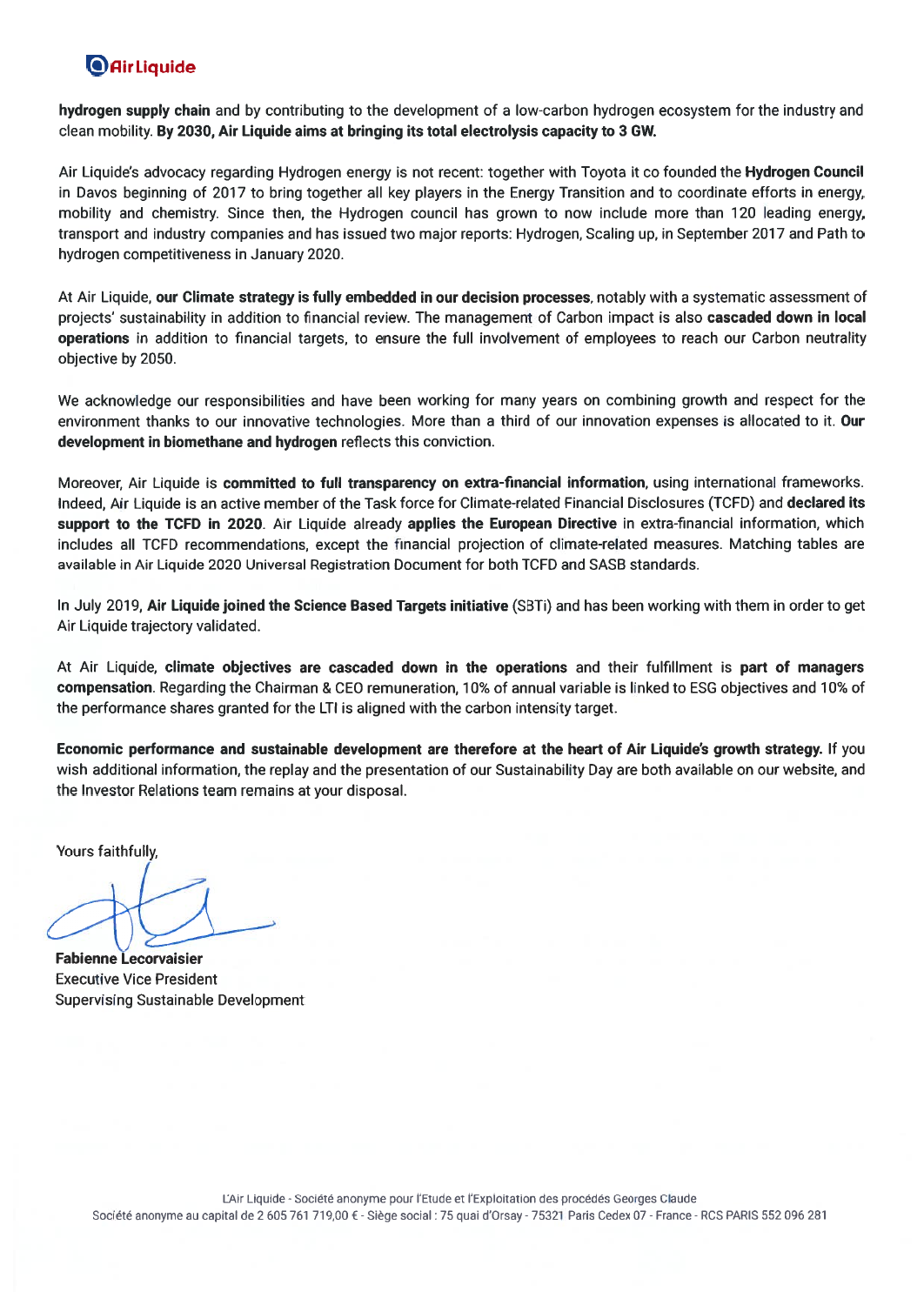## Dear CEOs,

We have come to a pivotal moment in history. Climate science has turned the world's attention to the urgent need to act quickly to keep global average temperature rise to no more than 1.5°C from pre-industrial levels. Meanwhile, the recovery from a pandemic has underscored the profound interconnectedness of our global economy, along with broad recognition that every sector, in every nation, will be impacted by the transition to a low carbon future. The most recent scientific report by the Intergovernmental Panel on Climate [Change](https://www.ipcc.ch/report/sixth-assessment-report-working-group-i/) concludes that "unless there are immediate, rapid and large scale reductions in greenhouse gas emissions, limiting warming to 1.5°C will be beyond reach." Estimates suggest that higher temperatures could displace [1.2 billion people,](https://www.theguardian.com/environment/2020/sep/09/climate-crisis-could-displace-12bn-people-by-2050-report-warns) accelerate stranded assets and destroy as much as [10% of global economic value by 2050.](https://www.swissre.com/institute/research/topics-and-risk-dialogues/climate-and-natural-catastrophe-risk/expertise-publication-economics-of-climate-change.html) There is a cost to inaction.

The global nature and urgency of averting temperature rise will require decisive action by stakeholders across society including governments, companies, and investors like ourselves. As governments prepare to meet in Glasgow this November for the  $26<sup>th</sup>$  United Nations Climate Change Conference of the Parties (COP26) meeting, investors have encouraged [governments](https://www.sophia.ac.jp/eng/news/u9gsah000004gcpb-att/2021_Global_Investor_Statement_EN.pdf) to raise their ambition to tackle the climate crisis. Additionally, over 128 Asset Managers representing over \$43 Trillion in AUM have signed up to the Net Zero Asset [Managers Initiative](https://www.netzeroassetmanagers.org/) (NZAMI), committing to align their portfolios to support the goal of net zero greenhouse gas emissions by 2050 or sooner. We are among this group, and our commitment will be announced by NZAMI in the upcoming months.

As long-term investors with a fiduciary duty to our clients we recognize the threat of climate change to our investments and view the fulfillment of the Paris Agreement as an imperative. We are increasingly incorporating a review of companies' level of preparedness, expanding our research process to evaluate climate physical risk, transition risk, and GHG emissions reduction targets. Furthermore, we intend to examine GHG emission reduction strategies to understand how quickly companies seek to reduce emissions, the scope and ambition of reduction goals, and probability of achieving set goals. We encourage going beyond carbon offsets to find long-term solutions and efforts that reduce absolute emissions, not intensity metrics.

Many companies still lack concrete targets and plans needed to keep temperature rise within 1.5°C. Therefore, we are writing to companies across our portfolios whose GHG emissions are a material issue. You are receiving this letter if your company has significant emissions and one or more of the following conditions has been observed:

- Your emissions are projected to be out of alignment with the Paris Agreement
- Your carbon intensity is notably higher than that of your peers
- You have not established an ambitious commitment to reduce emissions